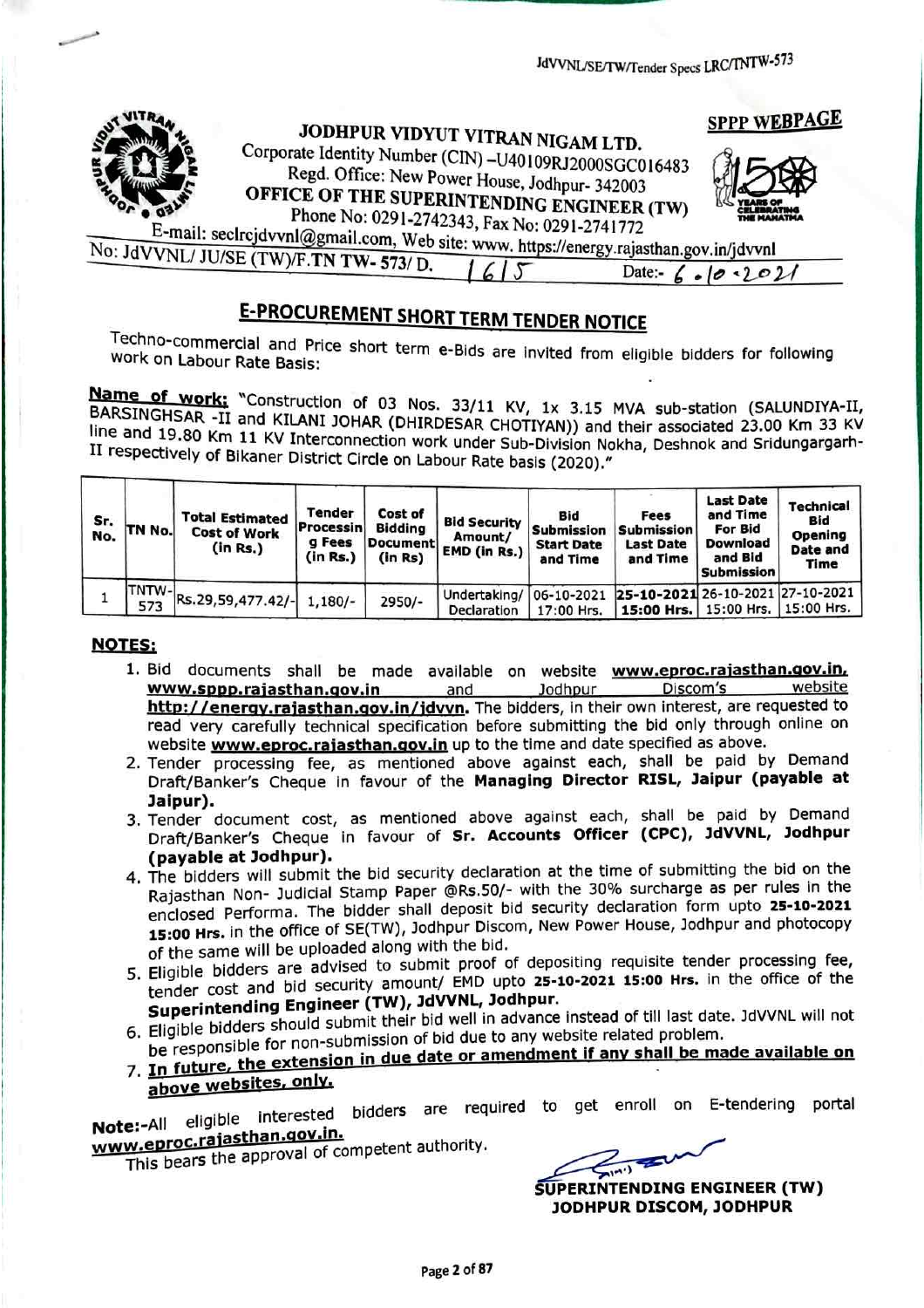

| $-0.00$ | Dated: $\overline{\phantom{a}}$ |
|---------|---------------------------------|
|         |                                 |
|         |                                 |

### **The Public Relation Officer** JdVVNL, JODHPUR.

# **Subindation of NIT against TNTW- 573**

sub-station (SALUNDIYA-II, BARSINGHEAD Nos. 33/11 KV, 1x 3.15<br>Sub-station (SALUNDIYA-II, BARSINGHEAD (DHIRDESAR CHOTIYAN)) and their associated 23.00 Km 33.001 JOHAR KV Interconnection work was detailed 23.00 Km 33 KV line fields and 80 Km 11 KV Interconnection work under Sub-Division Nokha, Deshnok and Sridungargarh-II respectively of Bikaner District Circle on Labour Rate paper in classified publication in new spapers for wide receint of community devertisement column in single space on the c single issue of the control of the single interest of the single state of the single state of the single state of the single state of the single state of the single state of the single state of the single state of the sing single space on the date following the receipt of communication.

of this office. The relevant publication may please be sent to this office for needful of this office.

Jodhpur to float the tender is being also enclosed<br>Jodhpur to float the tender is being also enclosed Jodhpur to float the tender is being also enclosed.

Encl:  $- a/a$ 

 $\mu$   $\mu$ 

Cer. A.K. Ramnani)<br>Superintending Engineer (TW)  $\sim$ John Discount Discount Port

necessary action with request to please arrange to the following for information and<br>heir Hoodeup term with request to please arrange to affix the NIT at the Notice Board at their Headquarter:

- 1. The Secretary Admin.), Jodhpur Discom, Jodhpur
- The Addl. Chief Engineer (S&T- css/ HQ/MM/ BKNR-Z), Jodhpur Discom, Jodhpur/ Bikaner.
- 3. TA to MD., Jodhpur Discom, Jodhpur
- The Superintending Engineer (IT/O&M/ ), JdVVNL, Jodhpur/ anumangarh
- 5. The Senior Accounts Officer (TW/CPC), JdVVNL, Jodhpur.

set the set of the set of the set of the set of the set of the set of the set of the set of the set of the set

Superintending Engineer (TW) and the contract of the contract of the contract of the contract of the contract of the contract of the contract of the contract of the contract of the contract of the contract of the contract John Discom, John Discom, John Discom, John Discom, John Discom, John Discom, John Discom, John Discom, John D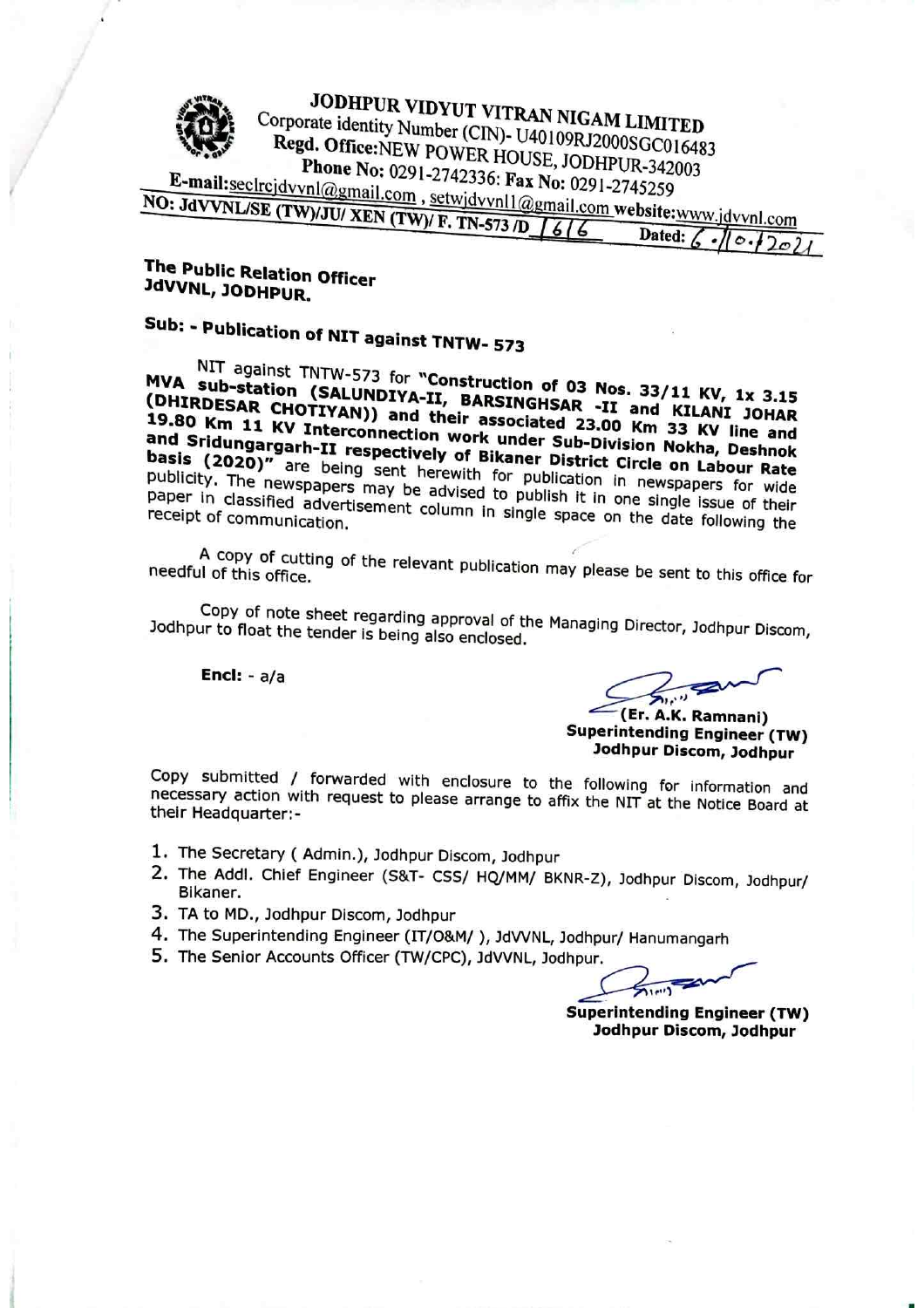### JODHPUR VIDYUT VITARAN NIGAM LIMITED (TW WING) NEW POWER HOUSE, INDUSTRIAL AREA, JODHPUR-342003

PHONE: (0291) <sup>2742336</sup> FAX: (0291) <sup>2745259</sup>

## SHORT TERM E-PROCUREMENT TENDER NOTICE

Short term Techno-commercial and Price e-Bids are invited for "Construction of various<br>33/11 KV, 1x 3.15 MVA sub-station and their associated 33 KV line and 11 KV  $33/11$  KV, 1x 3.15 MVA sub-station and their associated various similar  $\frac{1}{2}$  and 12  $\frac{1}{2}$  and 12  $\frac{1}{2}$ Interconnection works of various Sub-Divisions under various circles on Labour Rate basis (2020)" as detailed hereunder:

| <b>Tender</b>       | <b>Name of Work</b>                                                                                                                                                                                                                                                                                                                                               | <b>UBN No.</b>      |  |
|---------------------|-------------------------------------------------------------------------------------------------------------------------------------------------------------------------------------------------------------------------------------------------------------------------------------------------------------------------------------------------------------------|---------------------|--|
| No.<br>TNTW-<br>573 | "Construction of 03 Nos. 33/11 KV, 1x 3.15 MVA sub-<br>station (SALUNDIYA-II, BARSINGHSAR -II and KILANI<br>'JOHAR (DHIRDESAR CHOTIYAN)) and their associated<br>23.00 Km 33 KV line and 19.80 Km 11 KV<br>Interconnection work under Sub-Division Nokha,<br>Deshnok and Sridungargarh-II respectively of Bikaner<br>District Circle on Labour Rate basis (2020)" | ' JUV2122WS0B00229, |  |

Details regarding Quantity, Tender cost, Earnest Money, Schedule date of tender opening regarding Quantity, Tender cost, Earnest Money, Schedule date of tender and also at etc are available on our website at www.energy.rajastrial.gov.in/jovy.in and every www.eproc.rajasthan.gov.inThe bidders, in their own interest are requested to be provided to be provided to re carefully the tender documents before submitting the bid only through on line on website www.eproc.rajasthan.gov.in

### **NOTE:**

Interested bidders please note that in future any other notices /information regarding Interested bidders please note that in future any other hid submission etc for above amendment /corrigendum/addendum/dates extension of bid submission etc for above in tender will only be available on website www.eproc,rajasthan.gov,in, sppp.raiasthan.gov.in energy.rajasthan.gov.in/jdvvnl

SUPERINTENDING ENGINEER (TW)

Not to be published Not to be published

SUPERINTENDING ENGINEER (TW) JODHPUR DISCOM, JODRPUR